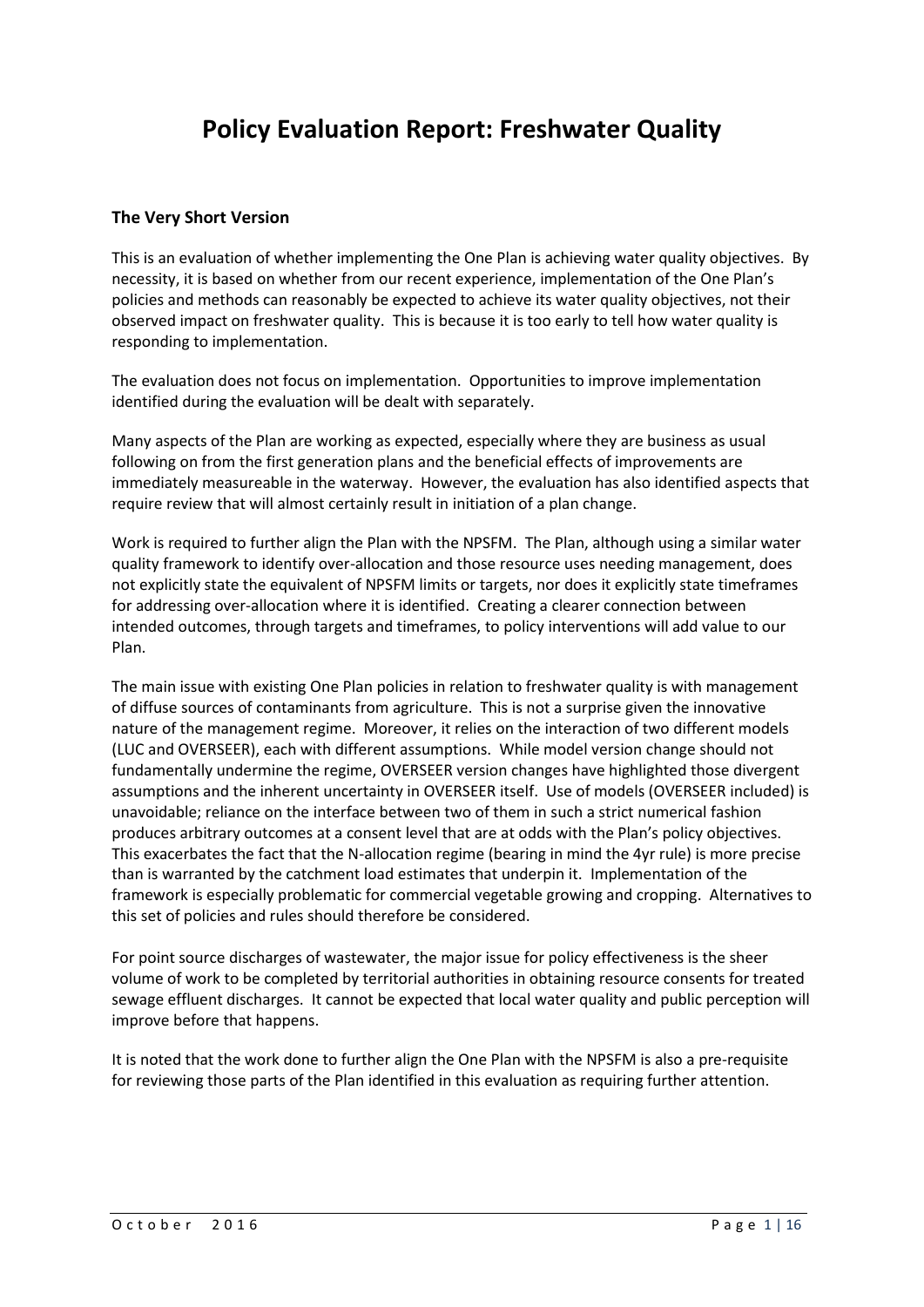#### **Purpose & process**

Learning from experience is essential if we wish our decisions in the future to improve on those made in the past. Evaluation is the term used in a policy context to describe this process of reviewing the effectiveness and efficiency of existing interventions in achieving results. Section 35 of the RMA requires every local authority to monitor the effectiveness of the policies, rules and other methods in its policy statement and plans and to prepare a report on the results of this monitoring every five years. It is a necessary precursor to developing new plans: if the reasons behind difficulties with current plans are not properly understood, changes in policy cannot reasonably be expected to overcome them.

The topic of this evaluation is management of freshwater quality. This topic was chosen for a number of reasons:

- the need to review the Plan against the 2014 version of the NPSFM;
- practical difficulties implementing intensive land-use provisions in the Plan; and
- high public interest.

Key questions have been about the consistency of the plan's objectives, policies and methods; whether assumptions underpinning the Plan remain valid; and whether the Plan can reasonably be implemented.

Ideally, evaluation would draw on evidence to show whether or not the Plan is achieving its intended outcomes. Freshwater management is a long-term challenge that demands action in the short term. The ultimate test is whether policy interventions are enhancing poor water quality and maintaining good water quality. However, it may take years, decades, or even centuries to see changes in water quality that might result from a particular intervention. In some cases we may never be able to reliably attribute these changes to current policy interventions. We must nonetheless make a start, because given both strong public interest and the potential impact on our communities, we need to check that our policies are both environmentally effective and economically efficient. For these reasons, we have not waited for evidence of water quality outcomes to evaluate whether the relevant parts of the Plan are having the intended environmental results, but have rather sought to understand whether the Plan's policies and rules can reasonably be expected to achieve its objectives. As the evaluation progressed, the focus turned to management of land use in relation to freshwater quality and the implementation of the One Plan rules related to nitrogen leaching from intensive land use. Reported teething problems with this new management regime made undertaking an in-depth evaluation of its efficiency and effectiveness both timely and prudent, and as a consequence the document is weighted toward evaluation of the nitrogen leaching management provisions.

The One Plan sets out to maintain or enhance freshwater quality to safeguard life-supporting capacity and support Schedule B Freshwater Management Values. Recent analysis of ten year trends in surface water quality shows improvement in multiple indicators across a number of sites in the Region. The removal of direct discharges of stock effluent to waterways, and continued upgrade of wastewater treatment plants around the Region, are examples of measures that Horizons and consent holders have taken to improve water quality in the last ten years. It would be convenient to assume there is a direct relationship between this work and the observed trend of improvement, however, doing this without considering other factors that may also contribute to this outcome is a risky proposition.

It is of note that, while the majority of sites throughout the Region are above the bottom line specified in the NPSFM, many do not meet the surface water quality targets in the One Plan for the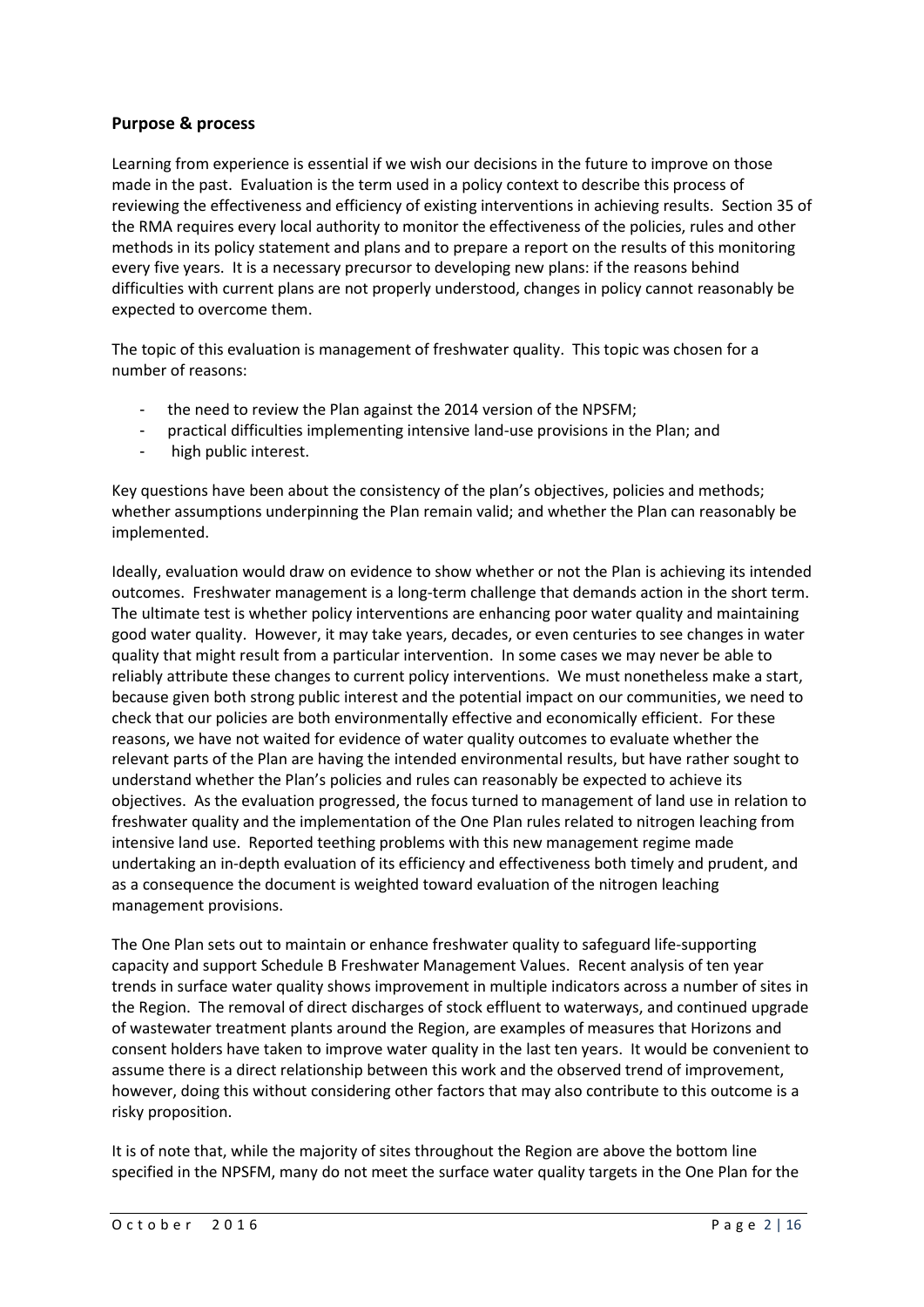same measures. This demonstrates the higher bar the One Plan sets for water quality targets in the Region, e.g., swimming versus wading water quality.

Timeframes by which water quality improvements are to be achieved are not specified in the One Plan, although several methods (regulatory and non-regulatory) do have timeframes attached to them.

While this evaluation must necessarily take into account our experience of implementation, it is not a review of implementation. Implementation of aspects of the One Plan has proven difficult, and diverged in places from the approach envisaged by the plan. The evaluation proceeds from an understanding of where difficulties have arisen, and why adjustments in approach have been made, in order to understand the opportunities to improve the Plan itself.

This body of work has been led by the policy team, with input from consents, science, freshwater, and rural advice. It is underpinned by Horizons' science programme focused on SOE monitoring and policy effectiveness, and the programme of policy implementation monitoring established this year. Stakeholders involved in freshwater consenting processes (e.g., district councils; Dairy NZ) were invited to comment, as were iwi across the region. Responses were received from two stakeholders and six iwi groups.

This paper summarises a much larger body of analysis and thinking. It is intended for Horizons staff, with the purpose of reaching a shared understanding of which pieces of the One Plan are working well, and which provisions need review. The final sections of the paper signal how we might approach that review. It is anticipated that this summary – subject to refinement – will then form the basis of advice to the new Council on freshwater policy.

This evaluation has not addressed the One Plan approach for the management of sediment, but the strong link between management of sediment sources and achieving overall outcomes for water quality is acknowledged. This topic will be considered in a separate, but complementary evaluation report.

#### **Our Freshwater Management Framework**

#### *NPSFM: Values, Objectives, Limits, Targets, and Timeframes*

An analysis of NPSFM compliance was provided to Council in December 2015. This part of the evaluation focuses on the main areas identified as requiring further work.

The starting point for the NPSFM is the values associated with a water body, and the (numerical) parameters required to protect them. These are largely covered by the One Plan in Schedules B & E. There is only really one anomaly that will need to be addressed in due course. The One Plan lacks a particular measure for cyanobacteria in lakes. When we do decide to address this, though, there will be several other points to consider:

- Additional measures are likely to be added to the NOF in the next iteration of the NPSFM;
- The One Plan lacks specific values and objectives for groundwater;
- Feedback from iwi suggests that greater weight should be given to cultural values, e.g., trout fishery and trout spawning are identified as Surface Water Management Values, but Values relating to tuna and koura are not.

In addition, we will need to check the calibration between numerical objectives and the values they seek to protect, particularly given the rapid pace at which our scientific knowledge and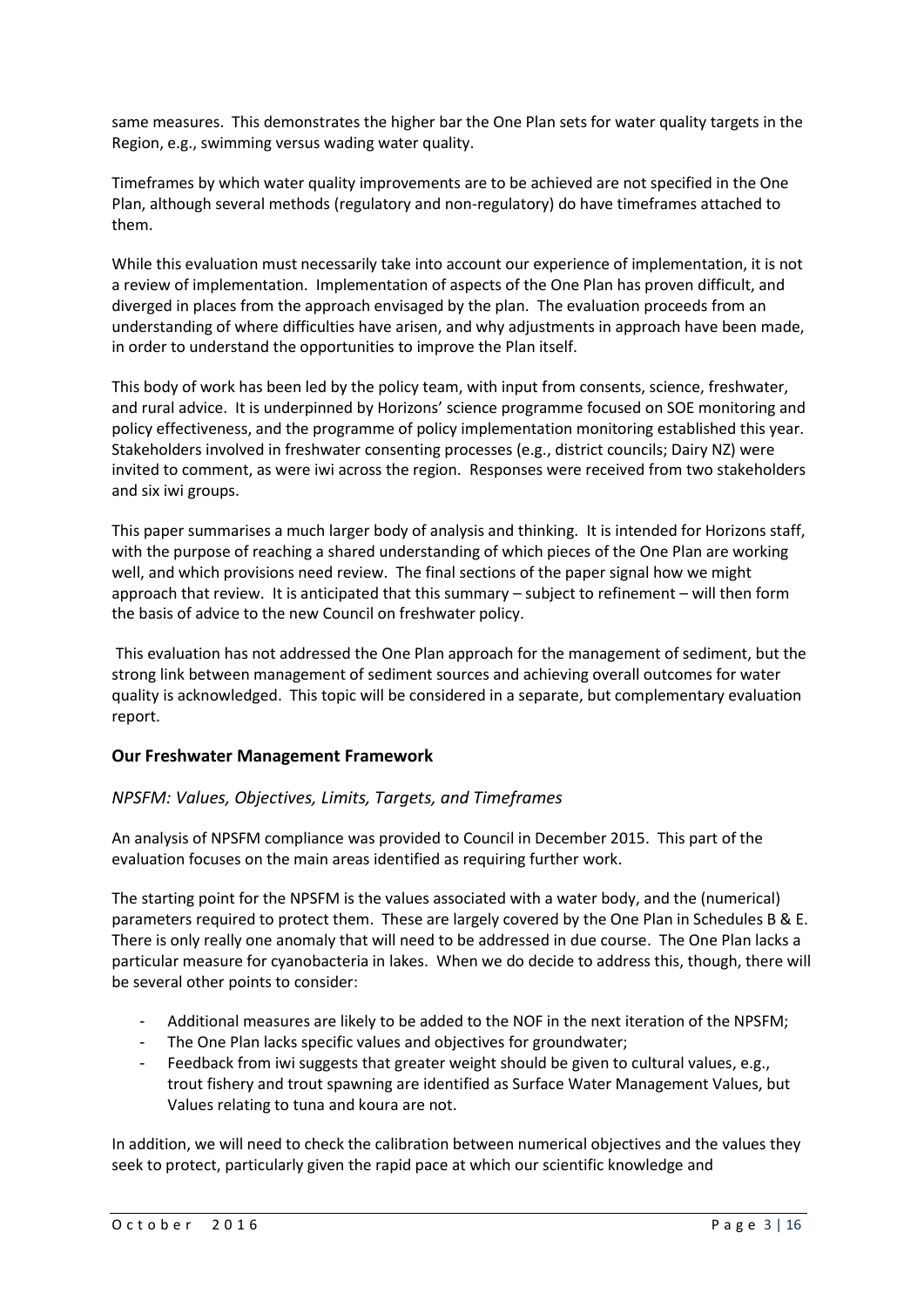understanding of catchment processes is developing. It would also make sense to align terminology in the One Plan with the language of the NPSFM in order to avoid unnecessary confusion.

The NPSFM requires that regional plans set limits for all Freshwater Management Units (FMUs), and establish methods to avoid over-allocation or bring over-allocated resources back within allocation over a specified timeframe. While the language differs slightly, this applies to both freshwater quality and freshwater quantity. A NPSFM limit is defined as "*the maximum amount of resource use available, which allows a freshwater objective to be met*". A NPSFM target is defined as "*a limit that must be met at a defined time in the future."* A NPSFM target is basically the limit one aims for when resource accounting demonstrates that the resource is over-allocated and the resource users responsible need to be managed to bring it back within allocation.

It is, perhaps, more helpful to think in terms of takes and discharges than 'use' of quantity and quality. A limit is, in essence, the maximum amount of abstraction or discharge that the FMU can assimilate while still achieving freshwater objectives.

There has been debate about whether One Plan Table 14.2 (cumulative nitrogen leaching maximums) can be considered to contain NPSFM limits or targets. Table 14.2 provides the means of identifying on-farm limits or targets for consideration of consent applications made by intensive farming land users. It is also used as a standard (limit) for controlled activities (Rules 14-1 and 14-3) and a matter over which council has reserved discretion (a target) when processing restricted discretionary activities (Rules 14-2 and 14-4). Cumulative nitrogen leaching maximums could be considered NPSFM limits or targets if it is plausible that the NPSFM is to be applied at a farm scale level. There is no strong evidence that this is the intent. The basic spatial scale for setting objectives and limits and for freshwater accounting in the NPSFM is the FMU. This is defined as a waterbody, multiple water bodies or any part of a waterbody. It is also evident that the limit or target defines the allocation available to all resource users, e.g., non-point source and point source dischargers. It seems more likely that Table 14.2 is a means to an end, not an NPSFM limit or target itself.

This begs the question how targeted WMSZs where nitrogen leaching must be controlled were identified if there are no limits or targets specified in the One Plan. The answer is that a process similar to that contemplated by the NPSFM was used. One Plan Schedule E *Surface Water Quality Targets* were used to identify WMSZs with SIN problems and calculate SIN loads (equivalent to NPSFM limits) that allow freshwater objectives to be met. These were compared to the actual SIN loads in the river to confirm over-allocation and subsequent resource accounting identified management options to reduce nitrogen inputs. This information is available from technical documents and expert evidence prepared and presented at Hearings during the formal planning process.

The Mangatainoka River at SH2 can be used as a case study<sup>1</sup>:

- 1. Average Standard Load limit (calculated from Schedule E *Water Quality Target* 0.444 g/m<sup>3</sup> and river flow records) = 264 tonnes SIN per year [equivalent to NPSFM limit or target];
- 2. Current Measured Load = 542 tonnes SIN per year;
- 3. Difference shows WMSZ is over-allocated by 278 tonnes SIN per year;
- 4. Resource accounting of nitrogen sources demonstrates that point source contribution to current load is 4 tonnes SIN per year and non-point source contribution is 538 tonnes SIN per year; and

1

<sup>1</sup> *Supplementary Statement by Jon Roygard and Maree Clark on Nutrient Load Scenarios and Methodology*, 24 February 2012. Evidence to Environment Court.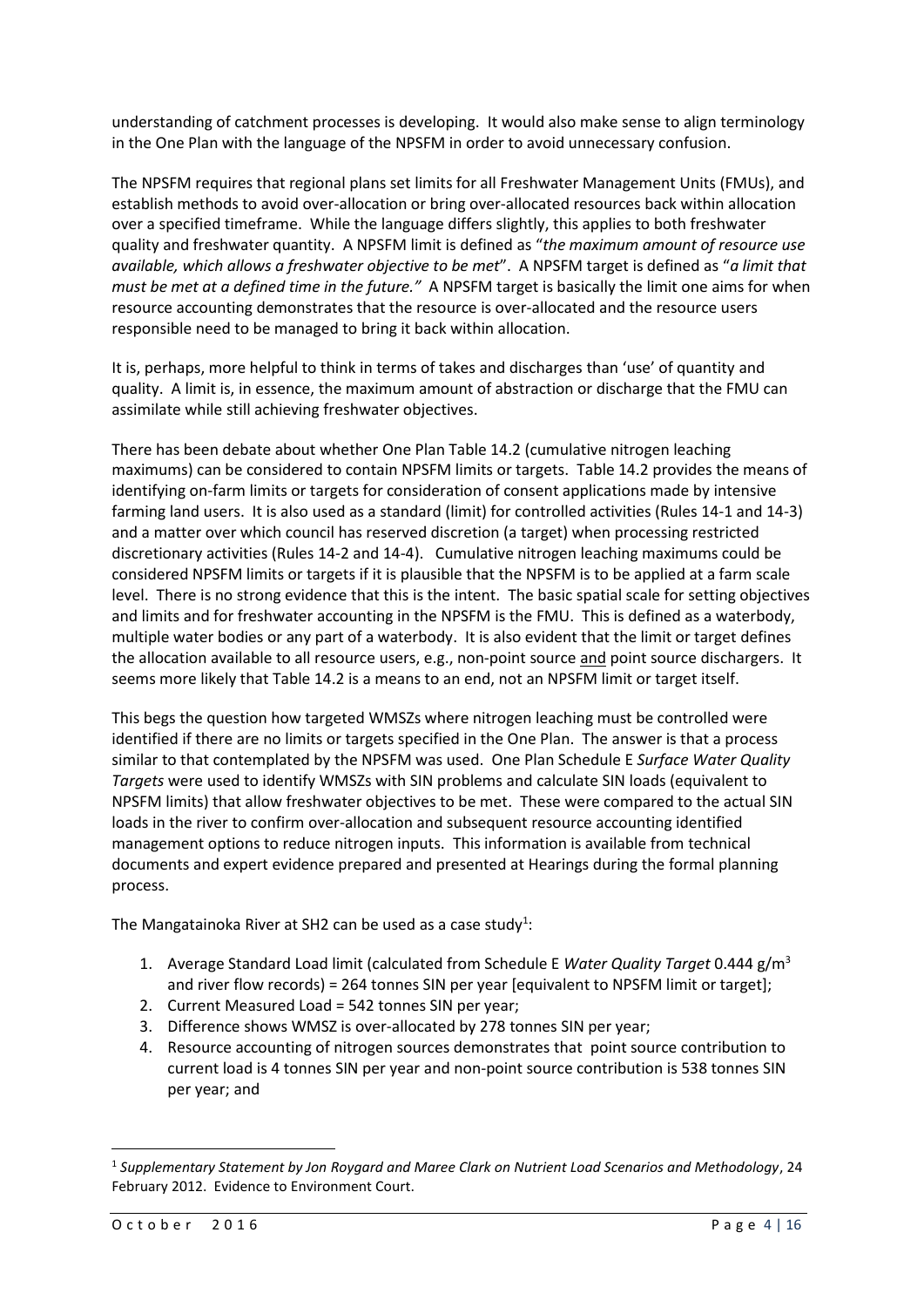5. Further analysis of non-point sources indicates that controlling intensive farming land use is the best option to address over allocation

Clearly, though, we still have work to do in this area. The One Plan, although using a similar water quality framework to identify over-allocation, does not explicitly state the equivalent of NPSFM limits or targets, nor does it explicitly state timeframes for addressing over-allocation where it is identified.

Additionally, as important as nitrogen undoubtedly is, it is questionable whether limiting nitrogen alone places controls on resource use such that freshwater objectives will be met. Some contributors to freshwater quality are more amenable to quantification as limits than others: flows, nitrogen, and sediment, clearly; perhaps E. Coli (expressed as a cell density, rather than a total load); but it is harder to see how a 'limit' would be either feasible or useful for MCI (an indicator of stream health using macroinvertebrate species presence) or the use of riparian vegetation, for example.

Limits are ultimately only one of the tools in the toolbox. On the one hand, while we need to think more broadly than nitrogen; on the other, we need to be careful to only apply limits where they are useful in meeting objectives. Horizons is not starting from scratch. The One Plan provides a foundation on which we can build as we establish contaminant accounting systems and develop appropriate catchment strategies to manage allocation limits. This work, carried out in conjunction with the Science Team, will be crucial to understand the dynamics of each waterbody, which discharges should be limited, and at what level.

Where limits are not currently being met, they are deemed to be 'targets' and timeframes are required to be set for their achievement. Table 14.2 includes a series of time bound leaching targets for intensive agriculture. In this regard, though, it has a problem: the leaching rates in the table were never expected to achieve instream objectives. In fact, in the Mangatainoka the modelled year 20 overall in-river SIN load from implementing Table 14.2(assuming 18% expansion of dairy farming) is roughly double the load that was estimated to achieve the instream concentrations Schedule E seeks (480 tonnes SIN/yr vs 264 tonnes SIN/yr).<sup>2</sup> The Table 14.2 numbers are the targets the Court decided, based on the evidence at the time, were achievable in the foreseeable future, on the way to attaining instream objectives at some point in the more distant future.

What is lacking is a clear statement of the total acceptable loads of key contaminants (NPSFM limits) for each FMU (or possibly part-FMU) and, where those loads are currently exceeded, a date by which each is to be met. Those dates may well be fifty years hence. By making them explicit we not only comply with the NPSFM, but also avoid misunderstanding about what is expected to be achieved within the lifetime of the Plan.

#### *Regulatory and non-regulatory methods*

Both in terms of NPSFM requirements and evaluating the effectiveness of our current plan, a central question is whether the Plan provides the right suite of tools to achieve freshwater outcomes. Those tools need not take the form of rules – indeed the best interventions often do not – but they do need to provide an effective response to the issues as we understand them.

Horizons took an approach of picking issues in the One Plan where the biggest gains could be made, e.g., managing intensive land uses and wastewater as top implementation priorities to address SIN through the rules in the Regional Plan, and employing non-regulatory methods like SLUI to address

**.** 

<sup>2</sup> *Response to Dr Ledgard's Second Supplementary Statement of evidence by Dr Jon Roygard and Ms Maree Clark*, 16 May 2012. Evidence to Environment Court.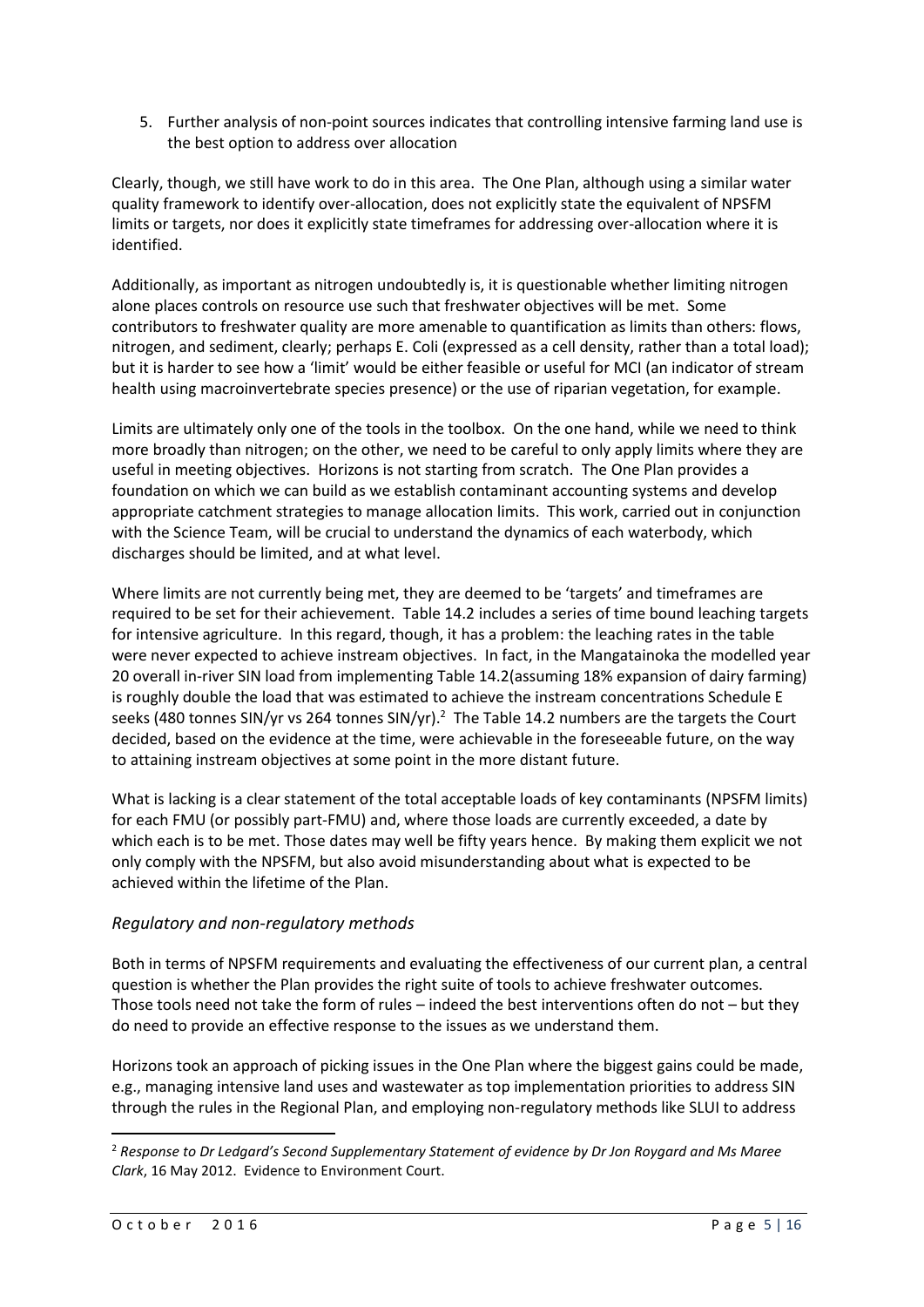sediment loads. This is not inconsistent with the NPSFM, i.e., identifying the key issue or issues, prioritising the management approaches that would give the biggest gains, and taking steps towards addressing the problem.

One of the challenges of any plan is that these issues, and our understanding of them, continues to evolve. At the time the One Plan was developed, there was a heavy focus on nitrogen, bacteria and sediment – probably rightly so. As our understanding of the dynamics of freshwater systems develops, we will need to look at how well the suite of regulatory and non-regulatory tools we have available allows us to manage them. For example, emerging science around the drivers of periphyton growth suggests that processes relating to algae growth and proliferation are complex – substrate, flow rate and instream nutrient cycling processes can also play a significant role in where algae grows, or doesn't. Research into these mechanisms in currently underway and is being carried out in tandem with catchment accounting work to ensure that any explicit limits and/or targets developed in future are likely to achieve the desired outcome.

The evaluation raises some basic questions about effectiveness of some of the policy provisions and methods for freshwater management in the One Plan. For example, is the One Plan effective in addressing:

- 1. the right sources in targeted WMSZs;
- 2. all over-allocated contaminants in targeted WMSZs
- 3. contaminants in non-targeted WMSZs identified as over-allocated or under pressure

The work identified to set explicit limits and revisit resource accounting in WMSZs is a precursor to answering and responding to these questions.

The recent focus on swimmable water is a good example. Since the One Plan came into being, there has been increased attention nationally on swimmable water and public health outcomes. It is clear from water quality information that swimmability is compromised some of the time at most, if not all, swim spots. Some of these are not in targeted WMSZs, so some of the spin-off benefits of managing intensive farming land use are not available in those WMSZs. Although point source discharges are regulated in non-target WMSZs, the Plan is potentially less effectiveness in providing for this Value because some management options such as stock exclusion are not available in nontargeted WMSZs.

If target catchments are retained for nutrient management, there may be merit in considering a similar system for pathogen management in non-target WMSZs.

It is an appropriate to note that there is a greater emphasis on non-regulatory methods to manage water quality in non-targeted WMSZs and in our experience the effectiveness of these methods can be dependent on finding willing landowners and resource users with the financial capability for cofunding environmental enhancement. Given uptake can be limited by the economic climate of the day, one potential evaluation outcome is to give consideration to changes in funding models to encourage faster uptake of non-regulatory measures.

#### **Point-source discharges**

#### *Treated Sewage Discharges*

The water quality framework in the One Plan has effectively been in place, had weight, and been applied during all decision-making on applications for consents to discharge since the Plan was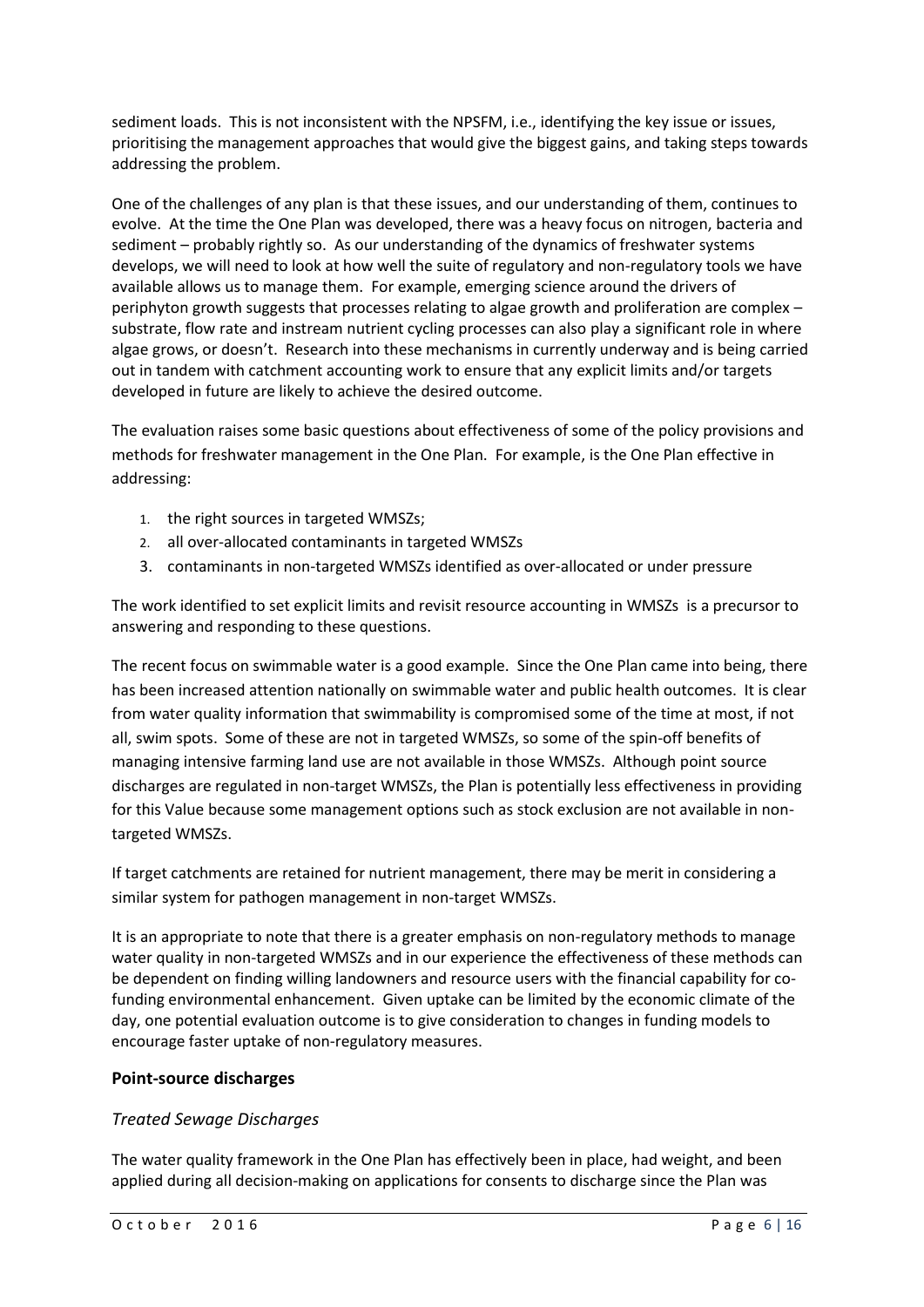notified in May 2007. Approximately 134 resource consents to discharge have been granted in that time. Consent conditions for these consents have been crafted to either maintain good or enhance poor water quality after assessment under the water quality framework in the One Plan. This should by definition, result in measureable outcomes in receiving waters that are aligned to One Plan objectives to maintain good and enhance poor water quality.

Policy 5-11 of the One Plan sets a target of 2020 for treated human sewage discharges to water to be applied to land, pass overland, or other alternative systems adequate to mitigate adverse effects on the receiving waterbody's mauri. This is supported by methods to work with TAs to reduce water volume, explore land application options and assist with funding opportunities.

There are 45 municipal plants discharging wastewater (including treated sewage). Thirty-three of these hold consents to discharge to freshwater. Eight of these were granted after the Plan was notified in 2007. Thirteen (39%) are at various stages of progress towards re-consenting. A further 8 (24%) are due to expire before 2020. Although Tararua, Manawatū and Horowhenua Districts have secured central government support for upgrades to some of their wastewater treatment plants through the Fresh Start for Fresh Water and Manawatū River Accord funds, realistically, the timeframe of 2020 in Policy 5-11 will not be met in many instances. Like the wider question of targets and timeframes, this is a challenge in terms of community expectations of how much progress can be made within a relatively short period of time and the financial consequences of doing so.

The policy intent remains appropriate, but the scale of the task is daunting for territorial authorities required to upgrade their plants, and for the regional council's ability to process what in some cases are very resource hungry consent applications. Whilst the numbers may not be large, the complexity and contestability is high and the fact a number of these applications will proceed to appeal, quick resolution of these applications does not happen. The challenge is how to keep these applications moving forward, while protected by s124 of the RMA which allows a consent holder to continue operating under an expired consent while applying for a new one. The Environment Court has already recorded that it considers use of s124 to allow wastewater treatment plants to continue to operate for too long under outdated management schemes is an abuse of the RMA<sup>3</sup>.

A more strategic conversation may be required - beyond the regulatory process - about how to accelerate progress.

#### *Domestic wastewater*

Management of on-site domestic wastewater disposal is a permitted activity provided good practice design and management guidelines are followed. The intent of the rule framework is to raise the standard of wastewater disposal to mitigate effects on groundwater quality in leaky soils and address situations where system failure or soils with poor drainage results in overflows into local waterways. There are some difficulties in resourcing implementation because:

- Assessment of new system designs meeting Permitted Activity standards is not cost recoverable (This is or will be an issue for any Permitted Activity that requires a level of compliance checking and is confirmed by the experience of regional councils implementing a similar regime for management of nutrients); and
- There is, to date, a reluctance by some territorial authorities to take responsibility for auditing new systems while carrying out building inspections.

**.** 

<sup>3</sup> See paragraph 14 of [2016] NZEncC 53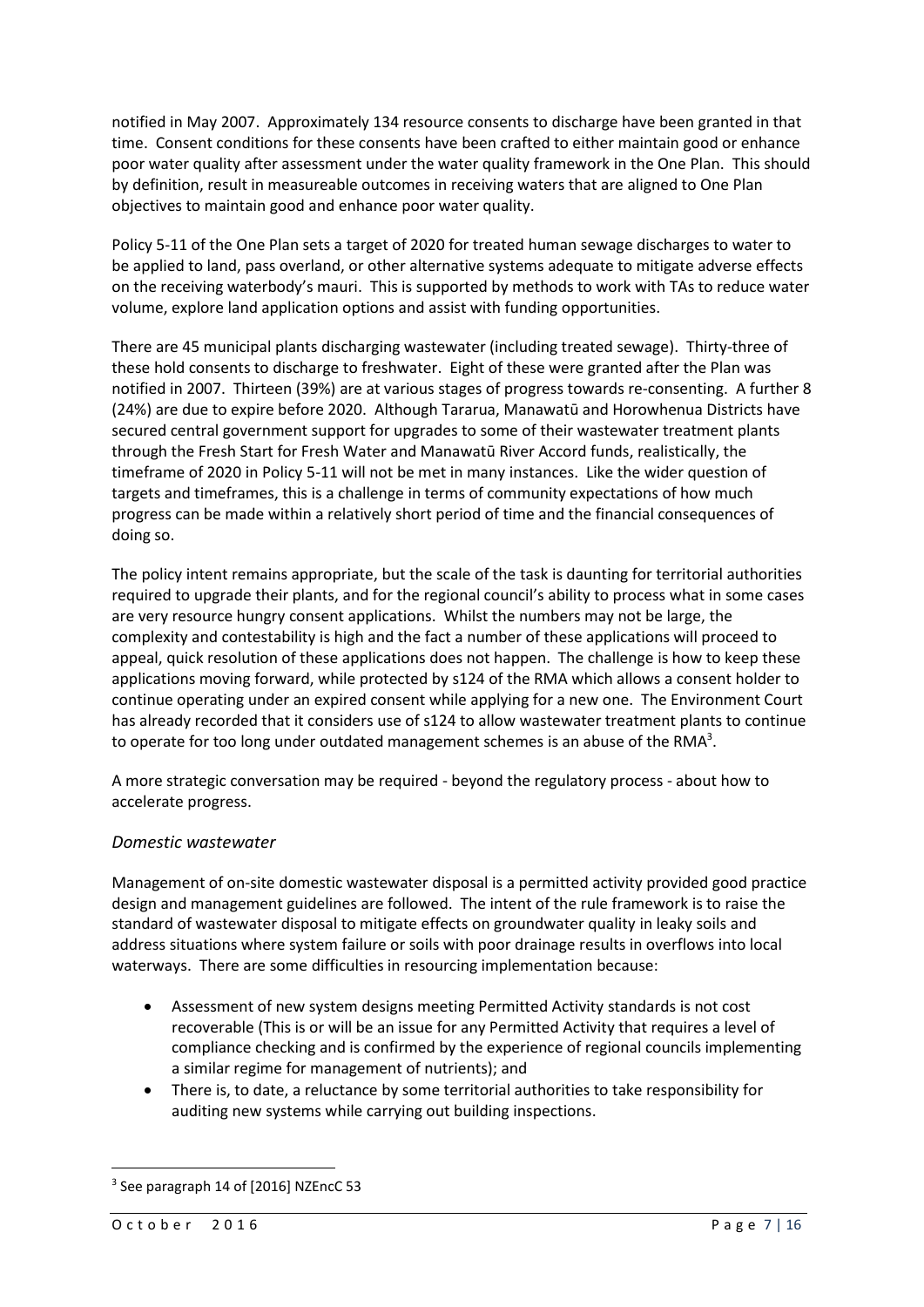Despite these implementation issues the rule is working as planned. New on-site wastewater systems and those that require upgrading are being designed and installed to comply with the Permitted Activity good practice guideline or hold consents with conditions to achieve the same purpose.

On the basis that these improvements have environmental benefits the policy approach is effective. However, there is a very real challenge in getting direct evidence that implementation of the on-site wastewater rule framework is having a beneficial effect on groundwater quality or remedying the effects of systems that overflow into local waterways. This is one instance where we may never be able to reliably sheet home changes in water quality to the management intervention being implemented, but if it is considered important we need to decide how monitoring of environmental outcomes can be done effectively.

#### **Regulating intensive land use**

While the NPSFM requires councils to set catchment (FMU) limits, it does not prescribe the methods used to meet those limits. That is left up to councils. The method used to control nitrogen leaching in targeted WMSZs in the One Plan does this is by prioritising intensive land-uses in target catchments and allocating nitrogen to them, through a consenting regime, based on land-use capability (LUC). Our experience from implementation so far has resulted in a number of questions about the effectiveness of this approach:

- Do we still understand nitrogen to be the key factor requiring and amenable to a regulatory intervention?
- Are the target catchments still the areas that require management of diffuse nitrogen?
- Are there additional areas of the Region that require management of diffuse nitrogen?
- Are cumulative nitrogen leaching maximums set at the right levels in light of changes to Overseer?
- Is it fair and effective to focus on intensive land uses; is the definition of intensive land use correct?
- Is the natural capital/LUC approach an effective allocation mechanism?
- Are we seeing the water quality improvements we expected to see by regulating nitrogen leaching in targeted WMSZs or is it too early to tell?

The first of these questions has largely been addressed above: nitrogen remains a key element in freshwater quality, albeit not the only one; further work is required on how and whether other contaminants (*E. Coli*, sediment, phosphorus) should be more closely controlled. Similarly, answering the second and third questions requires completion of catchment accounting work. Through the consenting process, there is some doubt about the effectiveness of / requirement for regulation of nitrogen leaching in the Coastal Rangitikei (discussed below); conversely, after revisiting limit setting and resource accounting in FMUs there may be a case for managing diffuse sources as well as point sources in other catchments.

Presently, the contribution of groundwater inflow to many of the coastal lakes is yet to be determined. If the groundwater capture zones for some / all coastal lakes extend beyond their surface catchments , and attenuation processes are unable to reduce nutrient inputs to a suitable level prior to discharging into the lakes, targeting a wider area connected to the groundwater may be needed, not just the local WMSZ.

A related equity question, often raised by farmers in target catchments, is: why don't the rules apply to the whole region?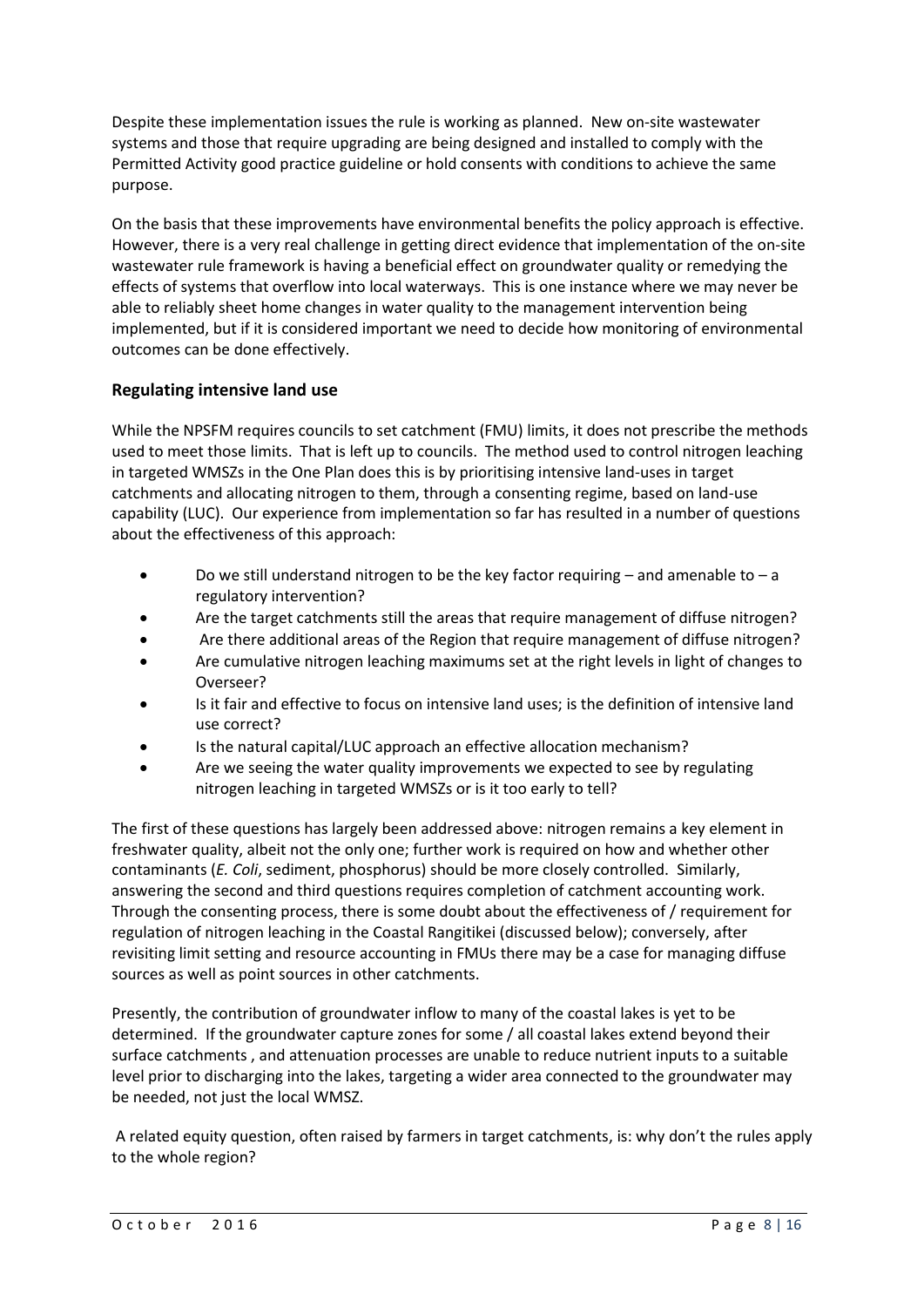### *Definition of Intensive Land Use*

Two particular difficulties have arisen with the definition of intensive land use in the Plan as it has been implemented. The first is what it misses: the treatment of dairy support / runoffs is ambiguous, while criticism regularly arises that the rules do not apply to (beef) feedlots. Feedlots are essentially relatively small land areas with exceptionally high stocking rates (as high as 80 cattle per h.a.) and at face value are hotspots for non-point source runoff of nutrients, bacteria and sediment. This farming practice was not heavily scrutinised during One Plan development, but is identified in this evaluation as one that is essentially unregulated and requiring attention in the future.

The second issue with the definition relates to cropping, and to some degree, to horticulture. The assumption in the way the plan approaches 'existing' intensive land use is generally fine for dairy and irrigated drystock farms: infrastructure investment means that the footprint concerned is stable from one year to the next. This assumption is less true for horticulture – where the blocks of land an operator leases may change from year to year, but the general envelope of horticultural land (across all operators) remains relatively constant – and not at all true for cropping. The area, type, and location of crops vary wildly from one year to the next, depending on market conditions. Under these circumstances, differentiating between an 'existing use' and a 'conversion', and producing a 'baseline' OVERSEER file, are essentially fictions. 'Global consents' offer a possible solution within the construct of the present plan, although more work will need to be done assessing efficiency and effectiveness.

If on review, it is confirmed that these land uses require regulation, Permitted Activity 'good management' conditions may provide a more practicable solution than consents that require judgements about what constitutes an 'existing' land use, and which land parcel should be covered in an application.

In considering the intensive land use rules, the Environment Court noted that although out of scope, inclusion of extensive sheep and beef in the regulatory framework was desirable; equity among land users and sustainable management would be enhanced. Whether exclusion of extensive land-uses more generally is effective or fair is a question best answered once we have revisited catchment accounting: while dry stock represents about half the load in target catchments, this has not changed significantly since the One Plan was developed.

It should be noted that Table 14.2 was adopted specifically as a means of limiting and allocating nitrogen leaching from a specific set of intensive land uses: if, for example, the table was applied in its current form to all land uses in the Upper Manawatū or Mangatainoka, and sheep and beef farms increased leaching to the maxima, SIN over-allocation would increase and water quality would decline.

#### *Meeting the Table*

Table 14.2 performs three functions in the One Plan. It partially sets limits on resource use, operates as a gateway between Controlled and Restricted Discretionary consenting pathways, and it provides an allocation mechanism, based on LUC.

Given the potential for real or modeled changes in leaching rates over the life of a consent, use of leaching rates as a drafting gate between different consenting pathways is discouraged by guidance on the use of OVERSEER in regulation, released in August 2016. Experience through implementing the consenting processes has been that it introduces a range of 'what if' scenarios, which generate unnecessary uncertainty and do nothing for applicant confidence in the process.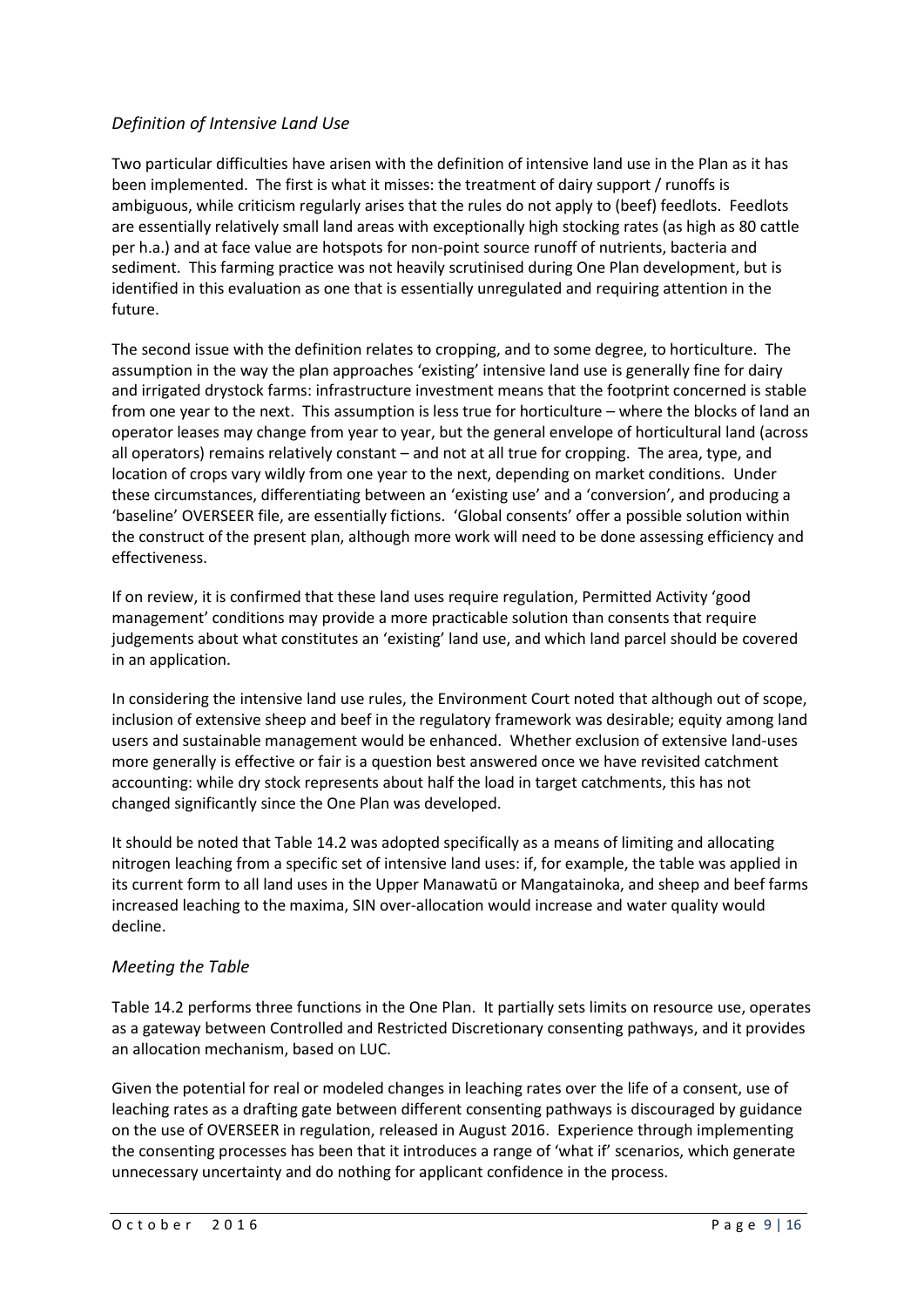LUC was one of a range of approaches considered by the Environment Court to manage nitrogen leaching. By allowing higher leaching from better classes of land, it seeks to provide for the best economic use of the most productive land, while also reducing the impact of agriculture on the environment. This reflects the higher-level intent of Policy 5-8.

In establishing this framework, the council and Court understood that all farms would need to make some level of effort to achieve year 20 targets, but that this would be practical and affordable for "most farms" – estimated to be around 80 percent in 2007/08 when the modelling was done.

In implementing the plan (from 2014), typical modelled leaching rates have been found to be both significantly higher and more variable than the evidence before the Court anticipated. Of seventy consents so far issued in the Mangatainoka, not one has met the controlled activity conditions. Although this catchment is unlikely to be typical of the region as a whole, it is the area that was subject to most intense scrutiny during Plan development.

At least some of the reason for this is that LUC and OVERSEER reflect soils and rainfall differently – a divergence that appears to have been exacerbated by updates to OVERSEER since the One Plan development process. LUC considers the physical limitations of soil, including wetness (lack of inherent drainage) and climate factors in the context of suitability or versatility for productive use(s). A core element of OVERSEER, meanwhile, is its 'drainage model', which draws on both soil and climatic data. The drainage model was overhauled between versions 5.4 and 6.0, resulting in significant swings in estimated leaching rates. This has seriously undermined public and council confidence in OVERSEER modelling used in the consenting process.

The use of OVERSEER to model leaching estimates was not a major point of contention at the Environment Court, although Horticulture NZ did express reservations about its applicability to horticulture at that time. Whether Table 14.2 and future modelling should have been linked to a particular version of OVERSEER was tested in the High Court, which found that there was no error in law using a generic reference in the One Plan.

However, recent work at a national level by regional councils evaluating the use of OVERSEER under the RMA cautions the planning community on its use without robust mechanisms to deal with model uncertainty and model version changes, especially where its outputs are contemplated as a regulatory tool<sup>4</sup>. The reason is that the rules are not responsive to changes in the tool through which they were to be given effect. While it is to be hoped that the uncertainty (and the variability between versions) in the OVERSEER model will reduce over time, the leaching rates it estimates will continue to change as the model improves.

A second possible factor in divergence from expected on-farm leaching rates and those in the table is that typical leaching rates may have changed due to dairy intensification between 2008 and 2014. The current period of depressed international dairy prices make it easy to forget that high prices were driving a move to higher-input, higher-intensity farm systems until just a few years ago. A very cursory analysis of changes in stocking rates in the Tararua District over this period shows no net increase – but the information readily at hand is too coarse to draw any real conclusions about whether intensification is a factor. The question is important because, if intensification has (even partially) driven the gap in leaching rates between the table and consent applications, it suggests that the challenge is not (just) one of imperfect modelling tools, but of increasing pressure on the environment. For the Mangatainoka, review of the first 35 consents modelled 8 percent improvement from those consents in river SIN load – roughly the rate the Plan sought. The question

1

<sup>4</sup> Freemann, M, et al, 2016: *Using OVERSEER – technical resources and guidance for the appropriate and consistent use of OVERSEER by regional councils*, August 2016.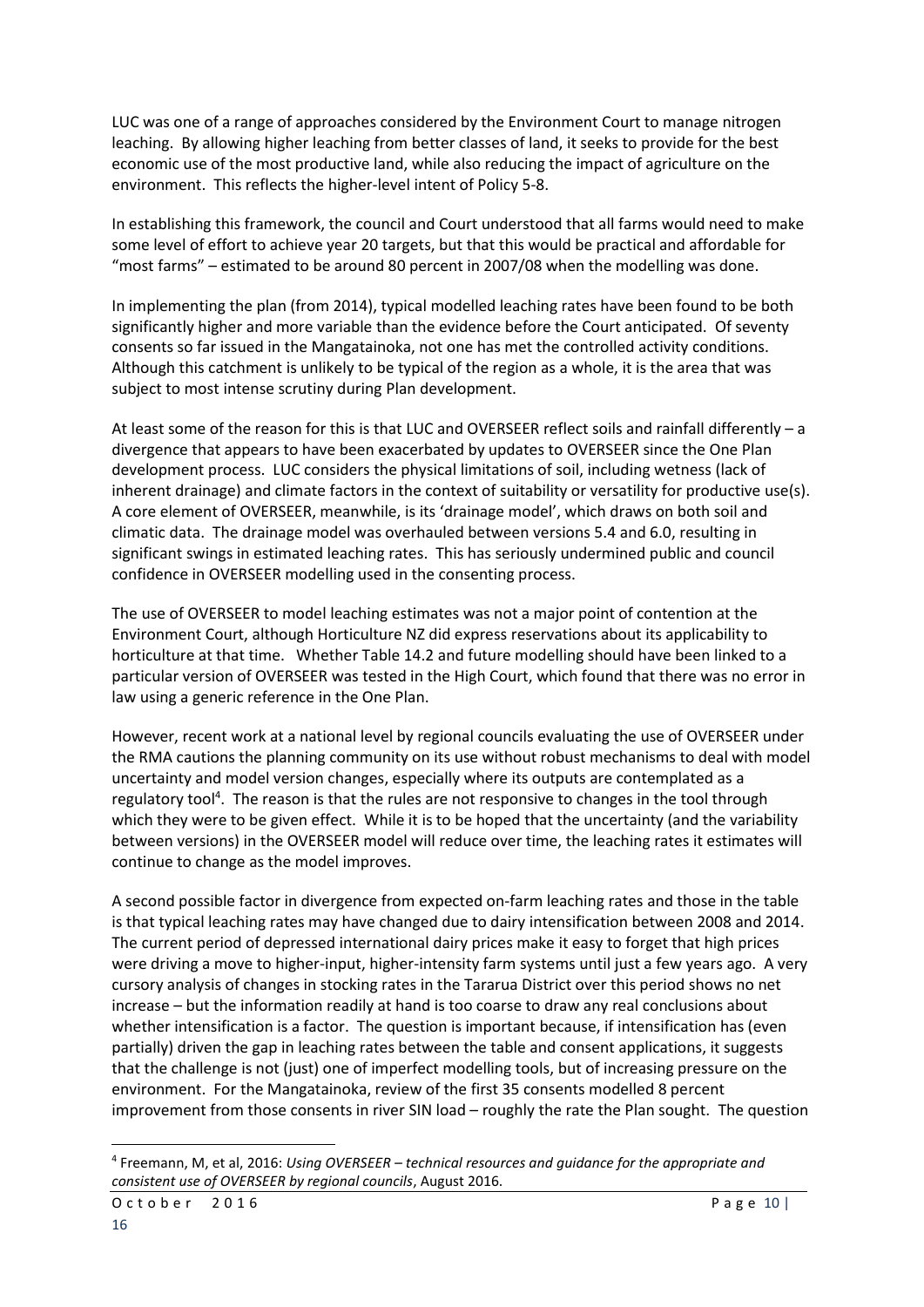is whether, in real-world terms, that reduction is from the same starting point as the Court understood it to be.

Implementation of intensive farming land use consents in the Coastal Rangitikei has shown that substantially more than half of farms meet the table, with some having considerable 'headroom' for intensification. The purpose of controlling intensive land uses is to reduce nitrogen leaching so that SIN over-allocation observed in the river is bought back toward the sustainable load for the WMSZ. Based on the results of implementation, inclusion of the Coastal Rangitikei as a targeted WMSZ in the One Plan does not appear to be an effective way of achieving this. Implementation may be seen as an unnecessary cost being imposed on applicants and ratepayers by requiring consents of landowners who are not having any significant impact on the environment.

Detailed catchment accounting work in the Rangitikei is now close to completion, and will enable us to review WMSZ limits, re-assess whether there is over-allocation, confirm key sources of contaminants that need to be managed, and what that implies for the One Plan. This may be more about the assumptions underpinning the calculation of catchment loads than anything to do with OVERSEER version changes. For example, recent research in the Mangatainoka and Upper Manawatū highlights the variation in sub-surface attenuation of nitrogen depending on the catchment characteristics (including both soil and geology). In the One Plan modelling, attenuation between source (land use) and receptor (river) was assumed to be 50% - in other words, half of the nitrate-nitrogen input on the farm is attenuated (converted to harmless forms of nitrogen) on the way to the river. While this percentage may be broadly true for some catchments, preliminary nutrient accounting in the Rangitikei catchment suggests attenuation of around 85-90% of nitrogen inputs between farm and river. This has significant implications for the current consenting framework, and its implementation. The question then arises as to the necessity of limiting nitrogen loss from farm, if the natural environment has the capacity to assimilate it.

The inevitable conclusion is that the use of Table 14.2 and its relationship with OVERSEER has not been effective as an allocation method. It is important to note that this is a comment on the situation in practice. While further research would be required to separate this from the question of whether it *could* be an effective allocation mechanism in principle, emerging science suggests that there is an array of other factors (beyond LUC) that could be taken into account when establishing an effective and efficient nitrogen allocation framework. While it remains an attractive approach from a policy perspective, given the technical difficulties, some change in approach appears necessary. Indeed, there is growing scepticism nationally about the role of hard nitrogen numbers in achieving freshwater outcomes.

It may be that something analogous to Canterbury's Matrix of Good Management (in which LUC target rates are dynamically linked to catchment loads and updates to the model by which compliance will be assessed), or Southland's physiographic units (which link soils, geology and climate more explicitly with environmental risks), could provide a more effective allocation mechanism. International examples, such as Denmark's nitrogen reduction classes (Ernstsen et al., 2008), also offer an alternative allocation framework based on the identification of nitrogen attenuation capacity within different catchments.

# *Matters of Discretion*

Because so many consent applications processed to date have been so far above the cumulative nitrogen leaching rate maximums in the table, with little apparent prospect of reaching it, most consents have been processed under the Restricted Discretionary Rule stream. In this case, the distance from the table is one of several matters of discretion. In simple terms, consent planners are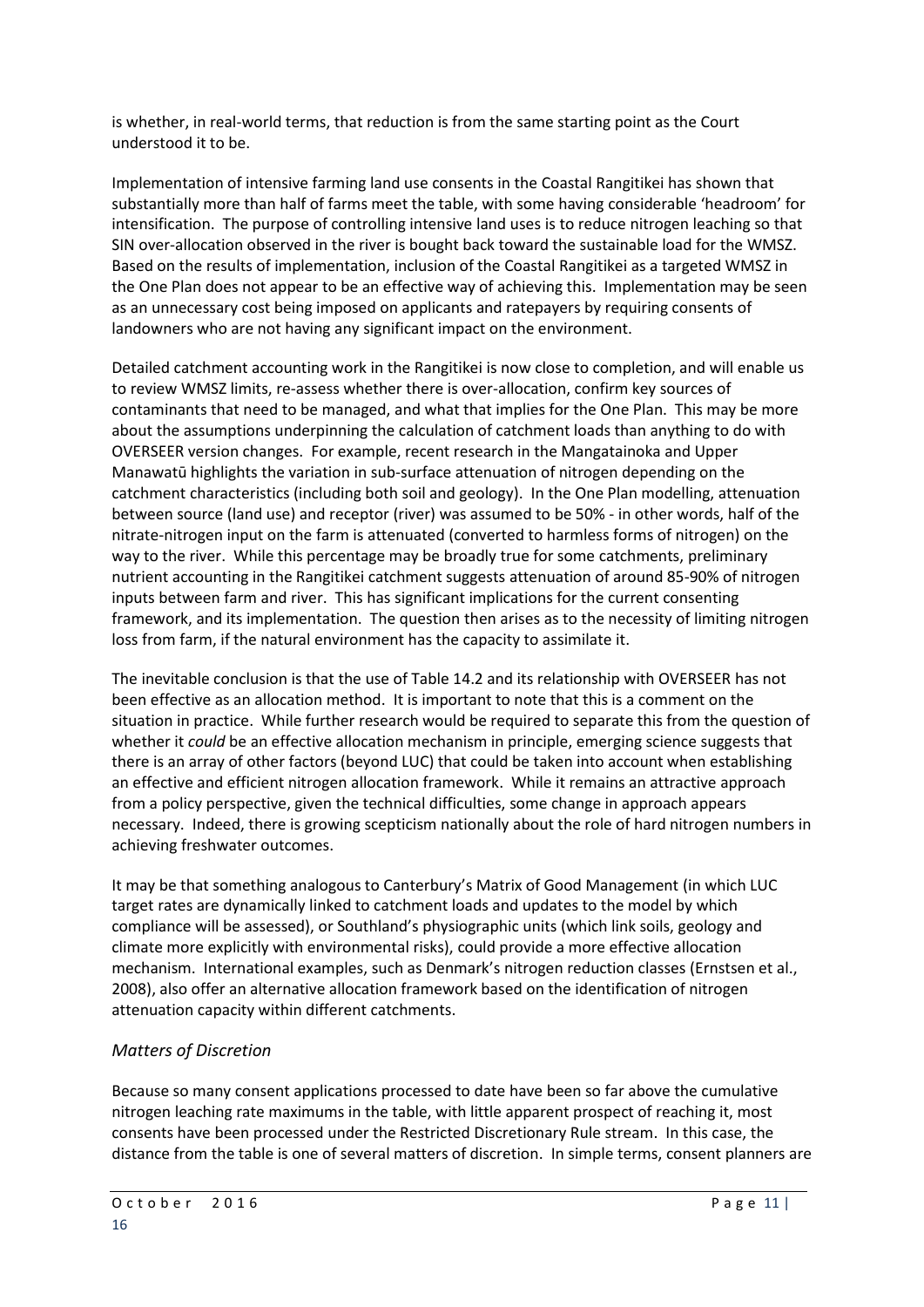required to consider which set of conditions represent a fair and practicable level of effort on the part of the applicant to reduce the environmental impact of their farming operation.

How do we, as the regulator, assess a fair level of effort? Planners and Rural Advisors have struggled to find robust criteria, given the specificity of particular farming operations and particular receiving environments. ECan has led work with industry to develop national good management practice. While valuable, this work remains difficult to incorporate into a regulatory regime since good management practice lacks specificity and will be subject to ongoing improvement (from 'good' to 'better') over time. Nonetheless, in light of the challenges of using nitrogen thresholds the role of good management practice warrants closer attention.

In the case of horticulture and cropping, the difficulties of either applying OVERSEER or an alternative, and developing agreed good practice guidelines are such that progress with consenting has been slow. At the time of writing, approaches which the consents and rural advice teams, and the respective sectors, consider workable are being rolled out. Although two consents have been granted for commercial vegetable growing, it is too soon to tell whether the approaches will be effective.

In the case of dairy farming, Horizons finds itself in the position of trying to assess the affordability of individual mitigations for individual farming operations – a task for which we lack to tools, information, or mandate. We are, in effect, trying to implement Good Management Practice through a Restricted Discretionary consenting pathway – without the benefit of agreed guidelines or standards. While we could in theory develop a robust GMP framework to apply in this context, the need was not foreseen and there are limits to what we can deliver with the available resources. Consent conditions are thus partly the outcome of a process of negotiation between the regulator and the applicant. Our reality is not the transparent and efficient process participants in the plan development process probably imagined.

In this way, we are maintaining a sound overall level of nitrogen reduction – but potentially introducing inequities between applicants, depending on how forthcoming each is. Indeed, while one of the clear successes of the One Plan has been to foster a strong understanding of environmental impacts and willingness on the part of farmers to 'do their bit', there is a risk of perverse incentives if a perception arises that hard negotiation is 'rewarded' with higher consented leaching rates. The immediate objective – reducing N-leaching – is achieved, but in doing so possible future issues are created.

# *Conversions*

Nutrient management rules apply to conversions throughout the region, not just in target catchments. There have been fewer than modelled in the numerous scenarios put before the Court. Whether this is predominantly due to a chilling effect of the Plan or prevailing market conditions would be speculation.

Whereas nutrient management rules in target catchments were intended to contribute to bringing nitrogen loads down to an acceptable level, the rationale for restricting conversions elsewhere is to keep land use intensification from exceeding the natural capital of the land. There is some question about the effectiveness of this approach, given what we now understand about the potential differences in leaching rates from high- and low-input farming systems. That is, there is the potential for intensification within existing operations to increase loads in non-target catchments. We have no evidence at this time to support or refute this possibility, as we have not checked. The only mechanism we have to collect this information currently is the fertiliser application rule which makes it difficult for future planning processes.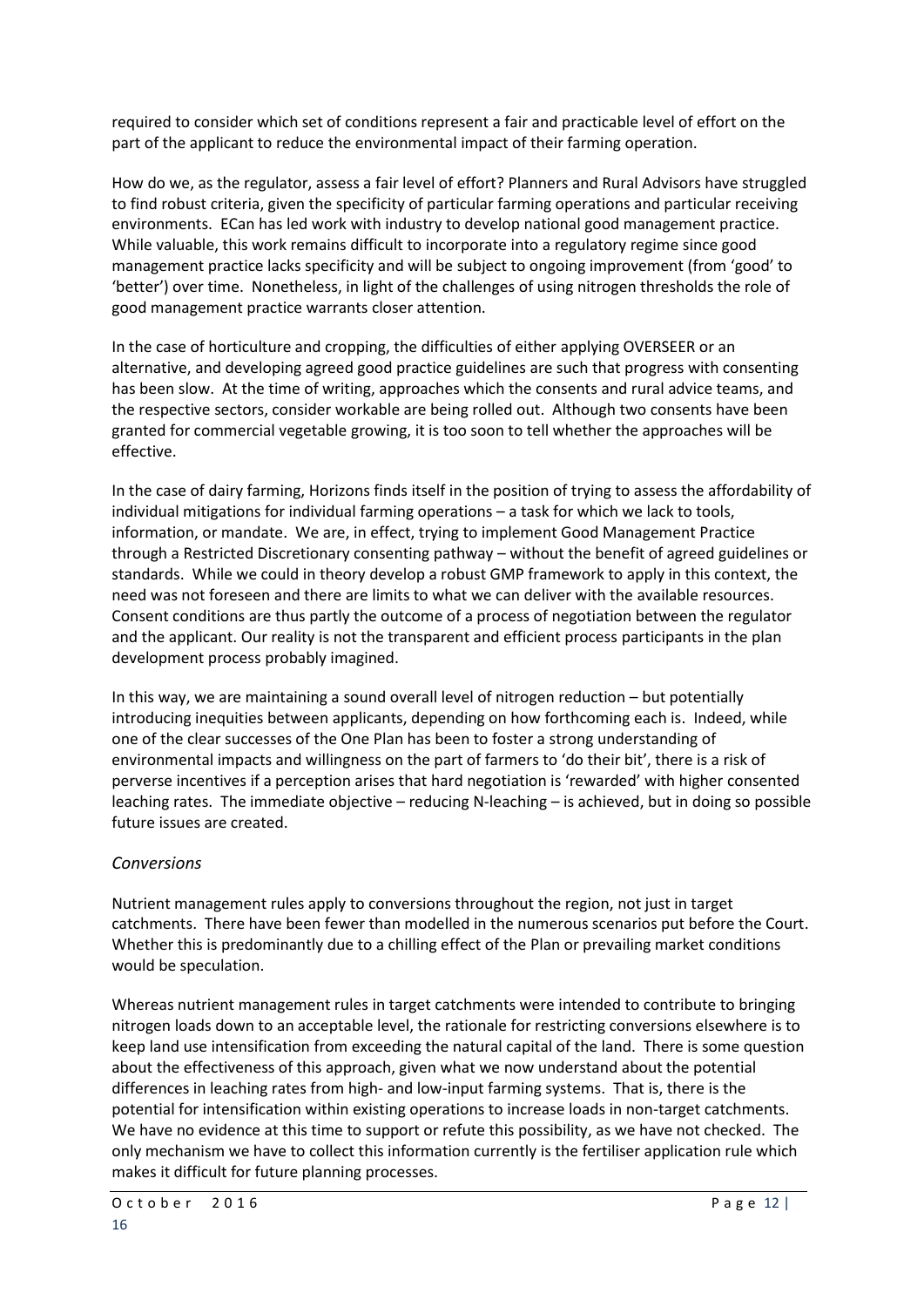There has been some concern about Restricted Discretionary consents being issued for conversions because there is no explicit policy guidance related to that activity status such as exists for existing intensive farming land uses: this is an inconsistency in the plan that should be corrected. While the policies are clear that conversions should meet Table 14.2, Rule 14-4 exists for conversions to be consented that do not meet Controlled Activity conditions, including the cumulative nitrogen leaching maximums in the table. The proper solution to this quandry (providing policy guidance or amending the rule) will depend on wider questions (canvassed above) about how the effects of farming are to be managed.

# *Enforceability*

Both compliance with individual farm nitrogen leaching numbers and implementation of specific mitigations (which are a prediction of what they might actually do, e.g., use of fodder crops) are potentially difficult to enforce.

The current uncertainty with overseer numbers and the fact they are constantly changing (with no actual change to inputs into the farm), makes enforcing an actual nitrogen leaching number specified in the consent impractical. This also raises the question over the enforceability of the numbers within the SMP.

Enforcing mitigations and what is occurring on farm is easier. Ultimately, if the farmer has agreed to specific mitigations within specified timeframes, then compliance can be checked. Some mitigations will be easier than others to ground truth (e.g., fencing off streams, crossings v planting crops at certain times of the year, areas in crop). A monitoring regime can be developed to address some of these issues, however, this would more than likely require multiple inspections per year of a property.

The former is an evaluation issue, the latter is an implementation issue.

# *Balance of effects*

At core of the difficulty with intensive land-use consenting is affordability – the Plan's assumption that water quality objectives can be achieved without significantly impacting on economic wellbeing. There are two aspects to this challenge: whether that assumption is fundamentally valid; and the Council's ability, through the consenting process, to assess a fair level of effort.

The basic premise of Table 14.2 is that it represented the balance between economic and environmental effects sought through the Regional Policy Statement. There is conflicting evidence as to whether the failure of most applicants to meet Table 14.2 challenges the internal consistency of the Plan, or fails to give effect to the guidance for nitrogen leaching maximums in Policy 5-8(a).

Modelled leaching rates across target catchments are so grossly at odds with the table as to call its relevance into question. This has been traversed above. Without a clearer picture of what good practice entails and how it impacts on leaching rates in this region, however, it is not possible to rule out the possibility that this essentially still reflects the very problem (and varied practice) the Court anticipated the Plan would need to address.

As has been noted, the NPSFM will require us to revisit the catchment loads that underpin the numbers in Table 14.2. This, in effect, would validate the environmental side of the equation. On the economic side, analysis of the first 87 consents issued under the intensive farming land use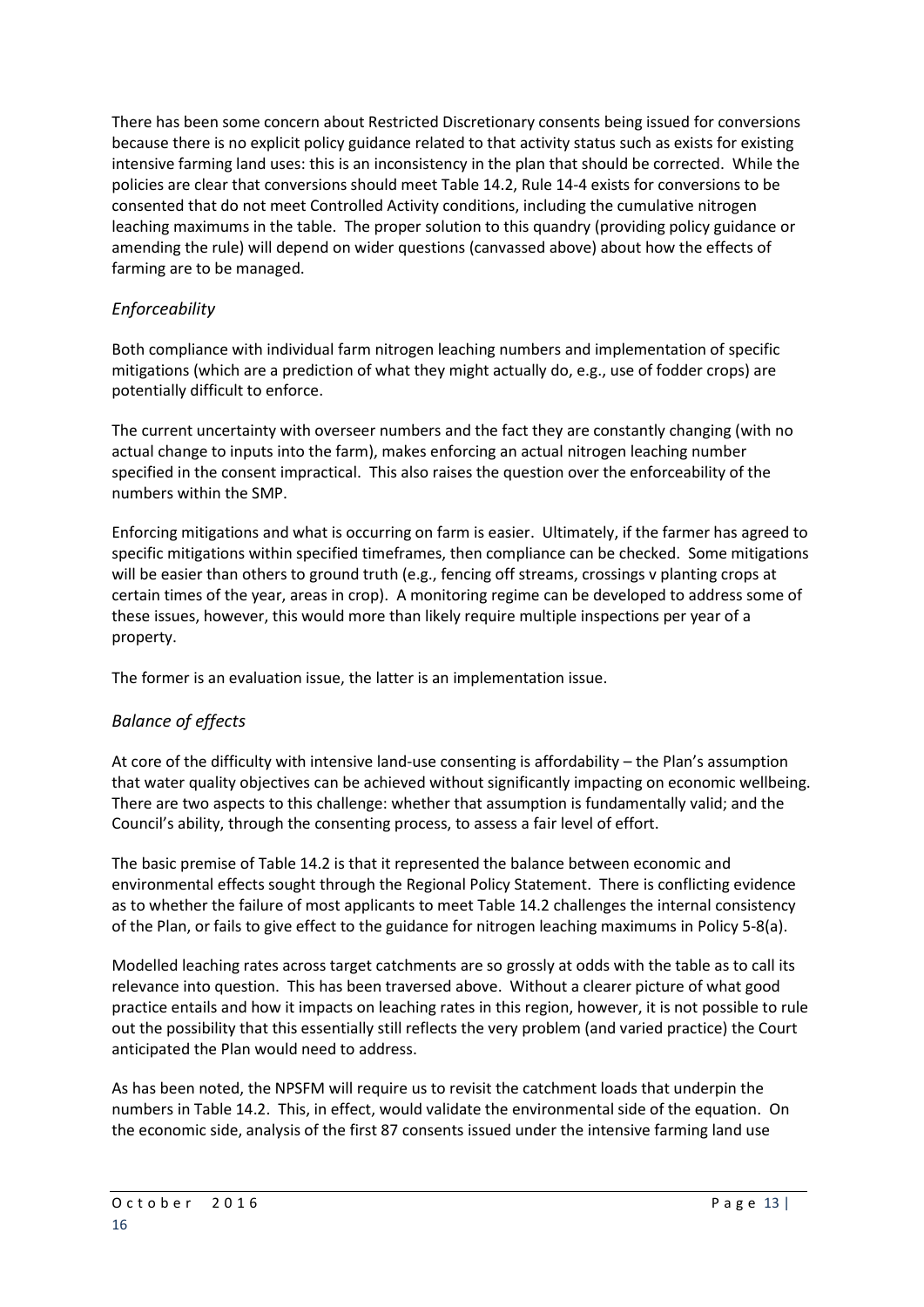provisions<sup>5</sup> indicates that the cost of complying with consent conditions (reducing or mitigating environmental effects) is relatively low – a median of \$4.85/Ha, and less than \$20/Ha for three quarters of operations. The cost of mitigations was significantly more expensive for a very small number of consents. These farms required installation of bridges or culvert or chose to install a feedpad, had large increases in off-farm grazing, or included full riparian planting. In practice, the typical cost of on-farm N mitigation is probably less than the cost of obtaining the consent itself. This does not automatically mean that consent conditions should have been tougher: it is hypothetically possible that marginal abatement costs are non-linear. That is, the next mitigation on the list for each farm could have been cripplingly expensive, even though those taken up were cheap.

It is also interesting to compare this data with Federated Farmers' member survey results, which reports that the average dairy farmer in Horizons Region has spent \$110,000 in the last five years in order to improve their farm's environmental footprint. The equivalent figure based on LCR's study is approximately \$20,000 for those farms not requiring additional capital works or up to \$90,000 for a small number of farms where additional expenditure is required. The two results are not necessarily in conflict: Federated Farmers' data will include stream fencing required by the dairy companies, and effluent management required under separate rules.

A final question we tested was whether it was theoretically possible for more farms to reach the table without significantly undermining profitability. This is the premise of Policy 5.8. An indicative study of half a dozen 'typical' farms suggests that it is, and in some cases moving from high input to low input farming systems results in both lower N leaching and more profit for the farmer.

This in no way invalidates consent decisions. What it suggests is that, if updated environmental modelling endorses the current cumulative nitrogen leaching maximums set out in Table 14.2, there are alternative tools at our disposal to get there. Through the consent process, we are seeing movement towards good management practice (consciously lower case) within a farm system. This analysis suggests more fundamental changes, effectively between farm systems, may need to be made. In most cases, it involves sacrificing production: this may rationally make sense, but may be difficult in practice (for example, standard bank lending criteria). Further thought would be required as to the likely barriers to achieving this, and how they might be overcome. The answer may not be regulatory, but lie with the business model of the dairy industry itself.

# *Opportunity Costs*

We are certainly seeing reductions in modelled nitrogen leaching as a result of implementing the intensive farming land use rules. However, nutrient management has occupied a significant proportion of Council's management and staff time in the regulatory area; the Rural Advice team has become almost entirely consumed with technical assessments for land-use consents, with very little time for outreach or providing other forms of advice to farmers. The process itself has benefits in terms of the profile of nutrient management as an issue in the rural community, and in providing us with a better understanding of farm practice and modeled leaching rates – both of which are important for us to refine our approach in the future. There remains, however, the question of whether this amount of time and effort could produce better results invested elsewhere.

The same applies to applicants: the cost of obtaining a consent is one aspect of this (in the order of \$5000).

**.** 

 $October$  2016 Page 14 5 Landcare Research, May 2016: *Impact of the Horizons One Plan on farmers and the agricultural community.*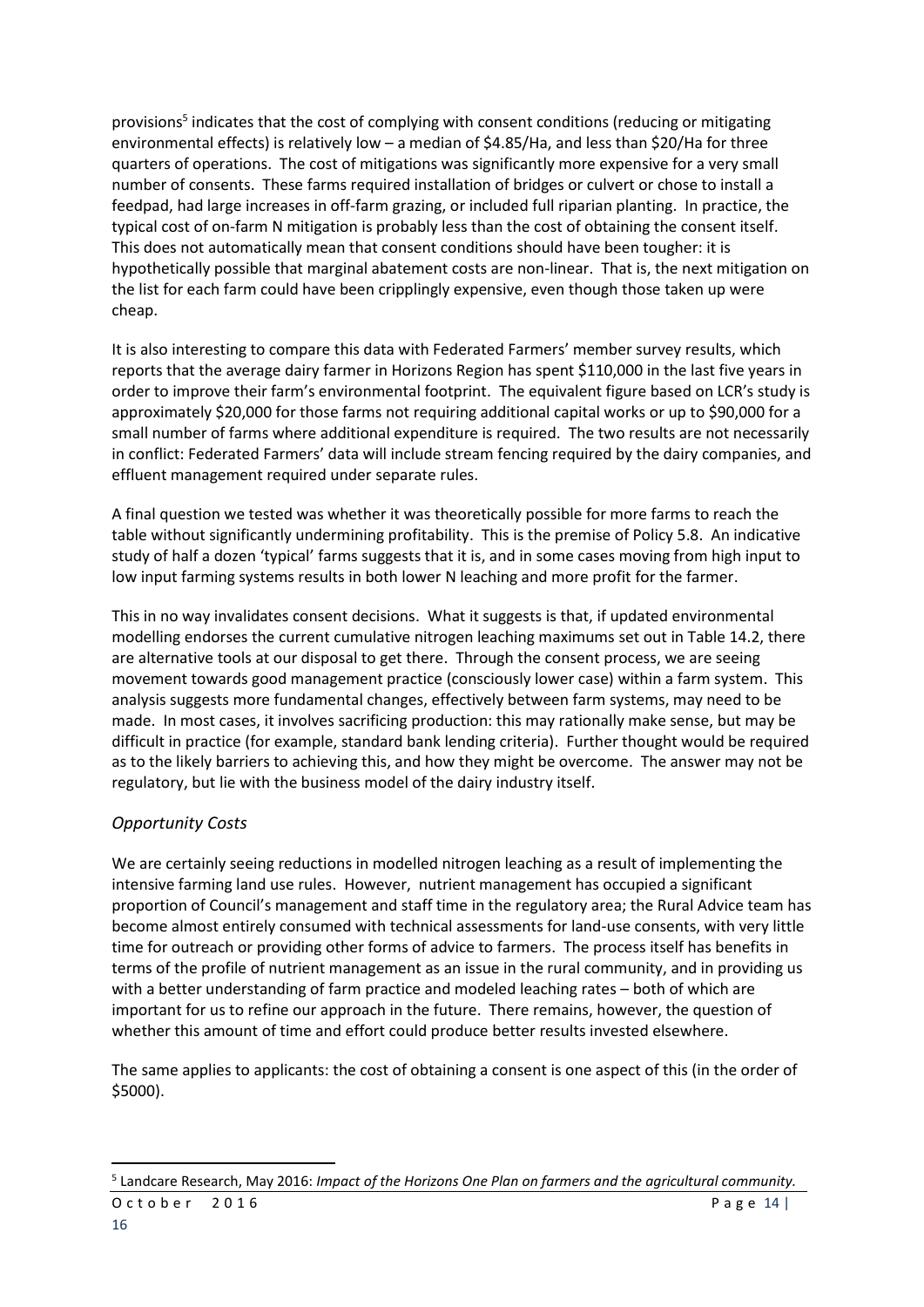One of the underlying assumptions of the OVERSEER model is that good practice is followed on farm, e.g., storage lagoons are lined, deferred irrigation is used, there is no uneven application of effluent. The effect of not following nine of highest risk sources not included in OVERSEER modelling has been tested and, although there are some gains to be made by addressing these sources, it was concluded the main sources of N and P are captured in OVERSEER<sup>6</sup>.

The broader question is whether the set of mitigations the process pushes us toward represents the best return on their environmental protection effort. It is a question to which we are unlikely to ever have an entirely adequate answer, but one that it will be important to bear in mind as we consider any changes to the plan.

# **Conclusions: Policy Issues**

This evaluation considered how effectively the provisions of the One Plan address water quality issues, and the requirements of the NPSFM. Ideally the evaluation would be based on an assessment of the environmental outcomes from Plan implementation, however, the nature of the management interventions mean that it is too early to tell for the management of nitrogen leaching. This is why the approach used in this evaluation is to understand whether the Plan's policies and rules can reasonably be expected to achieve its objectives.

Many aspects of the Plan and its implementation are working well:

- There is evidence the One Plan is causing a shift of attention and resources to addressing water quality degradation within the Region, especially in targeted WMSZs. This is entirely appropriate because water quality degradation was identified as one of the four key issues during public consultation and confirmed by research during its development;
- There is growing acceptance of the need for action to manage non-point source discharges from intensive farming land use;
- There is a growing body of knowledge through the nutrient consenting process on which to base future refinements to the Plan;
- Despite difficulties with implementation of the nitrogen leaching rule framework nitrogen leaching reductions being achieved by dairy farmers in the Tararua and Horowhenua Districts, and through the Restricted Discretionary Activity pathway in the Coastal Rangitikei.

The One Plan was innovative in its attempt to manage diffuse sources of nutrients from agriculture. It is not surprising that difficulties have been encountered with implementation. Some of these are not 'policy issues' per se. This is not to trivialise them; they just don't need a plan change to fix them. These are:

- reluctance to set 'year 20' leaching targets or issue short-term consents in the absence of information as to how farmers might achieve those rates; and the subsequent decision to rely on review clauses if greater reductions are required (noting uncertainty about review would be triggered under s128)
- difficulty assessing the effects of stock crossings, or of unlined effluent ponds
- lack of uptake of 'global consents' (for example, a scheme to cover horticulture in Horowhenua)
- Territorial authority recourse to 'existing use rights' once STP consents have been applied for, and general lack of urgency
- Workload, resourcing levels, clear processes and tools to do the job.

1

<sup>6</sup> Lucci, G, and Laurenson, S, 2016: *Estimates of nitrogen, phosphorus and sediment losses from source areas in the Mangatainoka catchment*, Agresearch, Februrary 2016.